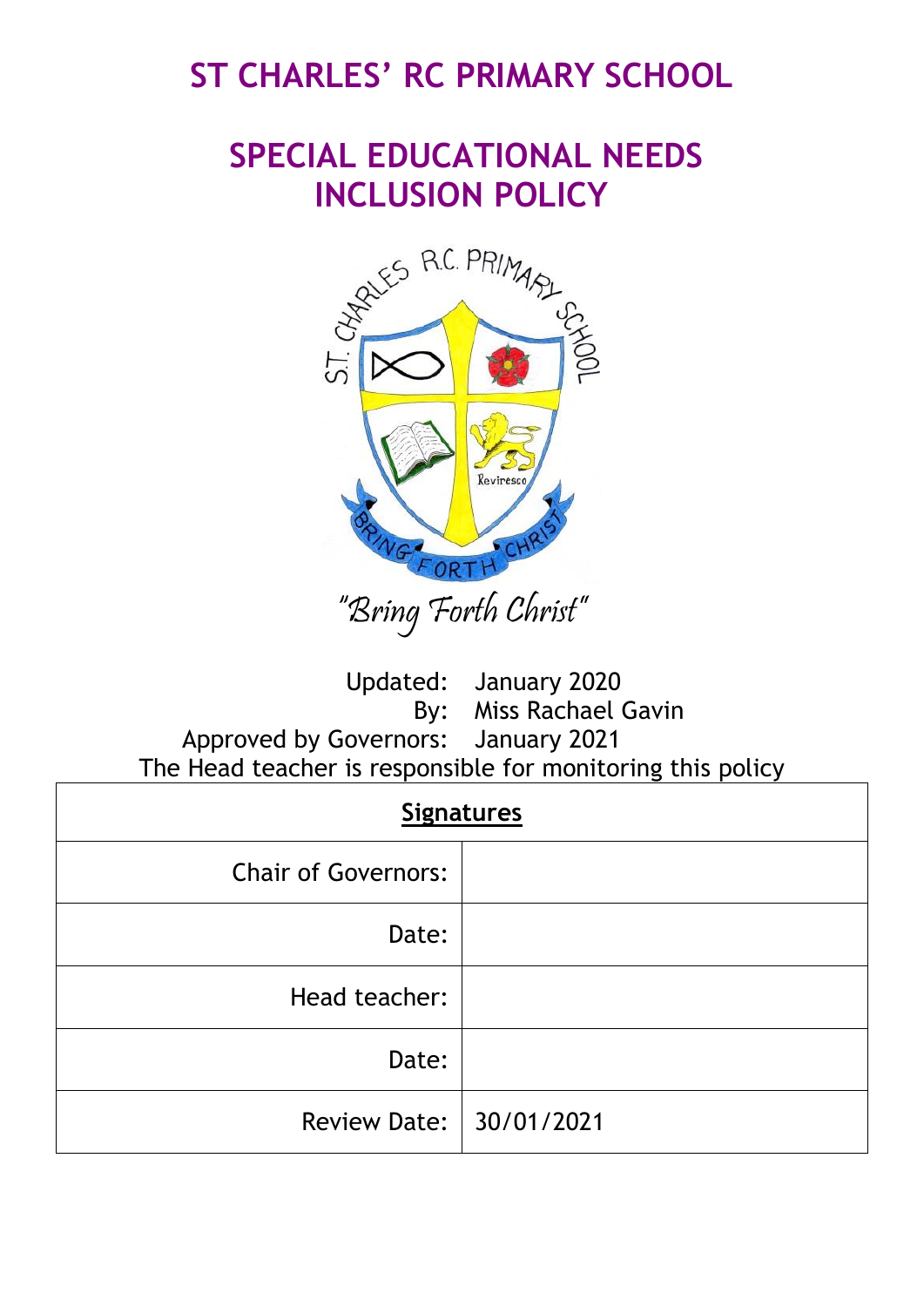#### **Introduction**

This policy explains how St Charles' Primary School makes provision for pupils with SEND, in line with the school ethos and with current legislative requirements (SEND Code of Practice 2014, Equality Act 2010).

## **Roles and Responsibilities**

| The person responsible for managing SEND provision (SENDCo) in school is Miss Rachael Gavin<br>who is member of the Senior Leadership Team. |                                                                   |
|---------------------------------------------------------------------------------------------------------------------------------------------|-------------------------------------------------------------------|
| <b>Inclusion Governor:</b>                                                                                                                  | <b>Mrs Nicola McGonagle</b>                                       |
| Designated Leads for Safeguarding:                                                                                                          | Mr Patrick Kennedy, Miss Rachael Gavin<br>and Mrs Pauline Hodgson |
| Children looked after                                                                                                                       | <b>Mr Patrick Kennedy</b>                                         |
| Pastoral Manager-                                                                                                                           | <b>Mrs Pauline Hodgson</b>                                        |
| Special Educational Needs and Disability<br>Officer (SENDO) for the Local Authority:                                                        | Rahila Hussain                                                    |

This policy was created by the schools Special Educational Needs Coordinator (SENDCo) with the SEND Governor in liaison with the Senior Leadership Team (SLT) and staff.

At St Charles' RC Primary School every teacher is a teacher of every child, including those with SEND. We believe that every child is unique and has differing educational needs and levels of success. We learn through faith, to provide a safe, nurturing environment for all our children. The intention of our school is to provide high quality learning experiences and give access to a broad and balanced education to raise the aspiration and expectation of all pupils including those with SEND.

If a child is identified as having SEND, we will work closely with them and their parents to provide a provision that is additional to or different from the differentiated curriculum which is already in place. We work with children to overcome barriers to learning.

The purpose of identification is to work out what action our school needs to take, not to fit a pupil into a category. Special Educational Need might be an explanation for delayed or slower progress but is not an excuse, and we make every effort to narrow the gap in attainment between vulnerable groups of learners and others.

## **Definition of Special Educational Needs and Disabilities.**

'A child or young person has SEND if they have a learning difficulty or disability which calls for special educational provision to be made for them.

A child of compulsory school age or a young person has a learning difficulty or disability if they have a significantly greater difficulty in learning than the majority of others of the same age; or have a disability which prevents or hinders them from making use of educational facilities of a kind generally provided for others of the same age in mainstream schools.' **SEN and Disability Code of Practice 0-25 (2014)**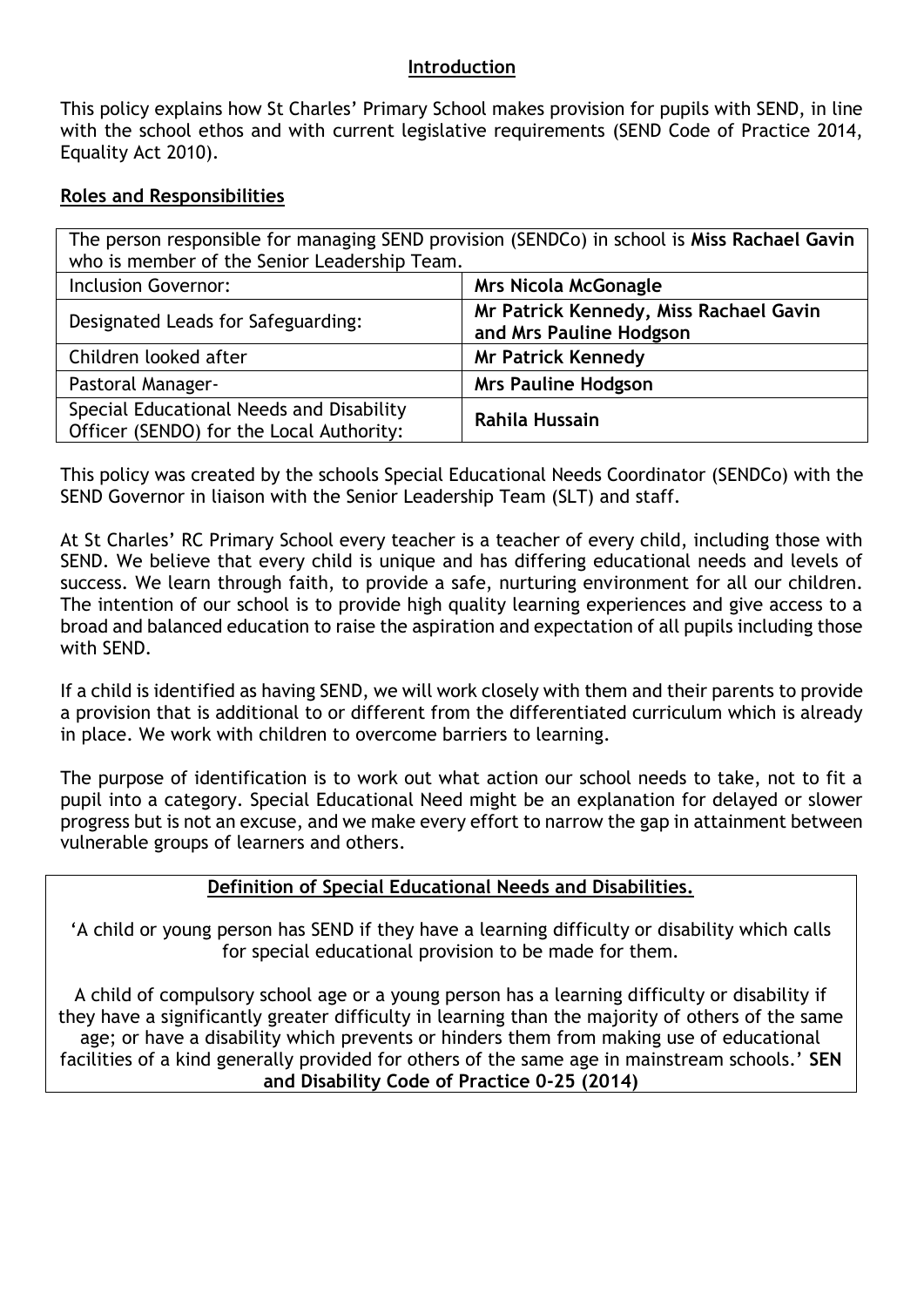## **Aims**

## **To achieve our aims, it is our intention to:**

- identify pupils with SEND as early as possible and put relevant and purposeful intervention in place
- identify children who are underachieving and identify reasons for this
- support children to make the best progress of which they are capable
- maintain appropriate records and to monitor pupil progress
- provide full access to the curriculum in all areas
- work in partnership with pupils and parents.
- work with outside agencies when the pupils' needs cannot be met by the school alone. Some of these services include: Educational Psychology Service, Lancashire Inclusion Service, Occupational Therapy, CFWS, Speech and Language Therapy, School Nurse and White Ash Special School

# **Identifying Special Educational Needs**

## **Special Educational Needs and provision can be considered as falling into 4 broad areas.**

- **1. Communication and interaction;**
- **2. Cognition and learning;**
- **3. Social, emotional and mental health difficulties (SEMH);**
- **4. Sensory and/or physical needs.**

# **(SEN Code of Practice 2014)**

At school we place significant emphasis on the early identification of pupils experiencing difficulties accessing learning and general school life opportunities. This is achieved through continual use of classroom observations and assessment of all pupils.

The SENDCo liaises closely with the SLT and Pastoral Manager to analyse data and individually track pupils who are experiencing difficulties. Baseline information, EYFS information, SATs, PIVATS, standardized scores and Specialist Teacher Screening and Assessment and Boxall Profiles are all used to identify children who may require additional intervention in order to achieve. The purpose of identification is to work out what action the school needs to undertake and not to fit the children into a category.

At St Charles' we identify the needs of our children by considering the needs of the whole child and not just the Special Educational Need.

## **We consider what is NOT SEND but may impact on progress and attainment:**

- Disability (the Code of Practice outlines the 'reasonable adjustment duty for all settings and schools provided under the current Disability Equality legislation- these alone do not constitute SEND).
- Attendance and Punctuality
- Health and Welfare
- English as an Additional Language (EAL)
- Being in receipt of the Pupil Premium Grant (PPG)
- Being a looked after child
- Being a child of a serviceman or woman

The Code of Practice (2014) suggests that pupils are only identified as having SEND if they do not make adequate progress once they have had all the interventions/ adjustments and good quality personalized teaching.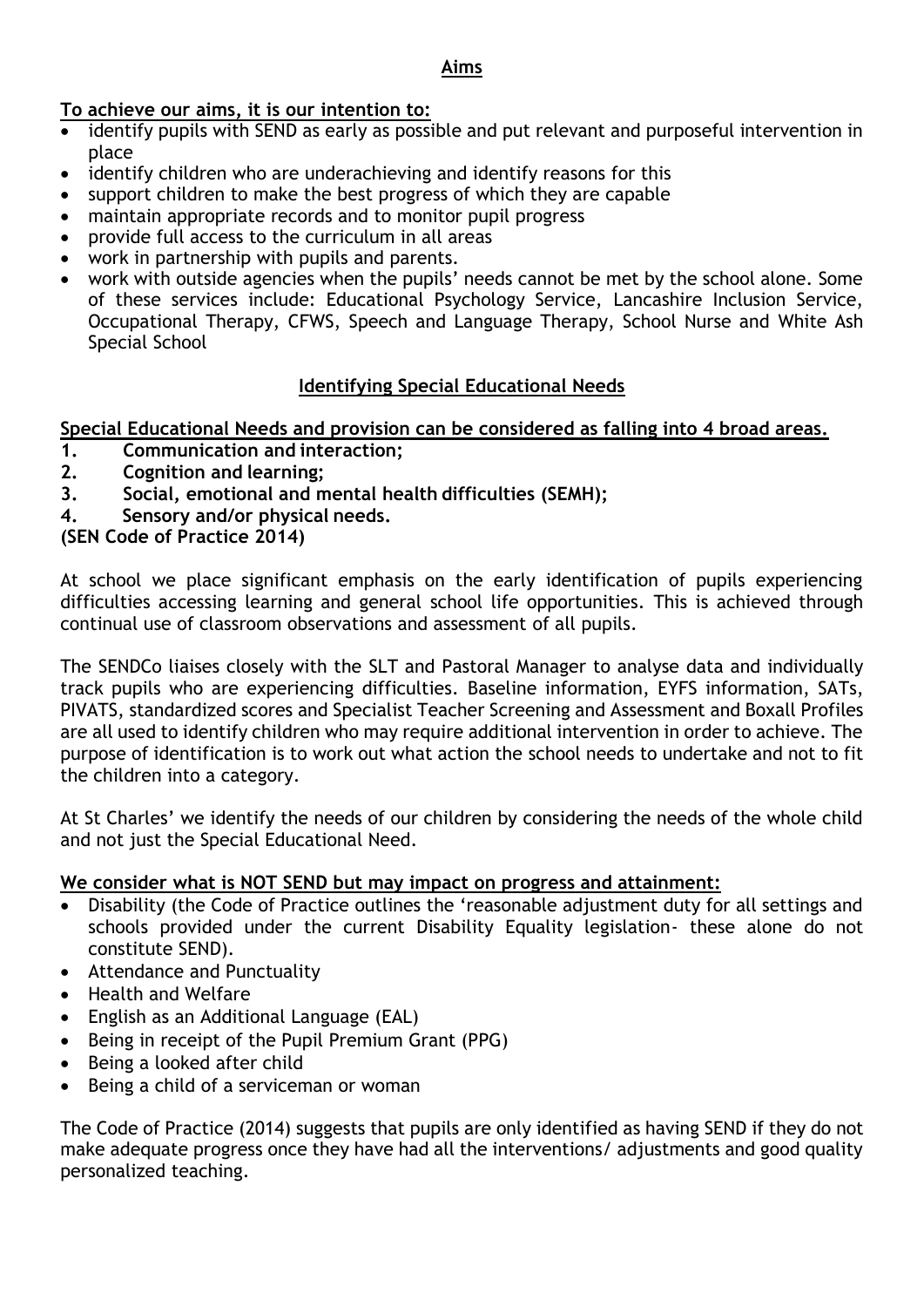Children will only be places on the SEND Register if their needs are 'additional' to or 'different from' the quality differentiated teaching and learning opportunities. The SEND Register is kept by the SENDCo and Headteacher in consultation with the class teachers and Pastoral Manager.

# **A Graduated Approach to SEND support.**

## **1. Quality First Teaching (Wave 1)**

At St Charles, Quality First Teaching (Wave 1), differentiated for individual children is the first step in responding to children who may have SEND.

This means:

- All class teachers are responsible and accountable for the progress and development of the pupils in their class, including where pupils access support from teaching assistants or specialist staff.
- That all teaching is built on what children already know, can do or understand.
- Different ways of teaching are in place so that children are fully involved in learning
- Specific strategies (which maybe suggested by specialist teachers or outside agencies) are in place to support children to learn.
- Teachers will let parents know what their child is learning and how they are progressing
- At school we regularly review the quality of teaching for all pupils, including those at risk of underachievement.

Children's progress is constantly assessed and reviewed and any gap or gaps in their understanding/ learning will be identified and addressed through targets and interventions. The decision is made to make Special Educational Provision an Inclusion Meeting which is attended by the Head teacher, SENDCo and Pastoral Manager. All the information about a child's progress formed from high quality, accurate, formative assessment is considered alongside national data and expectations of progress. Parents, families and children are involved in decisions through the opportunity to attend regular meetings and reviews of provision. This level of support is termed SEND Support and is school based. This may include additional provision at Wave 2 or 3. The programmes of intervention support for children reflect the need to access the whole curriculum.

# **Targeted intervention (Wave 2)**

- These maybe run in the classroom or in sessions outside of whole class learning
- They are teacher led and maybe delivered by a teacher or a teaching assistant
- They are usually group sessions with specific targets to help children make progress targets are used both in group and class work
- Interventions will be assessed and monitored by the SLT
- Parents are informed when their child is in an intervention group and targets and progress are shared. This is recorded on an IEP which class teachers share with parents.

# **Specified Individual Support (Wave 3)**

Some pupils follow 1-1 work; such as if the learner has a Education Health Care Plan (EHCP) or if they have been assessed by outside agencies. Children with Social, Emotional and Mental health (SEMH) needs are supported by the Pastoral Manager in school and other outside agencies referred into with parental permission granted. For higher levels of school need school may liaise with external agencies and professionals. Specialist agencies we liaise with regularly include:

- Speech and Language Therapy  $(SELT)$
- Lancashire Inclusion Service
- Occupational Therapy (OT)
- Education Psychology Service
- Clinical Psychology Service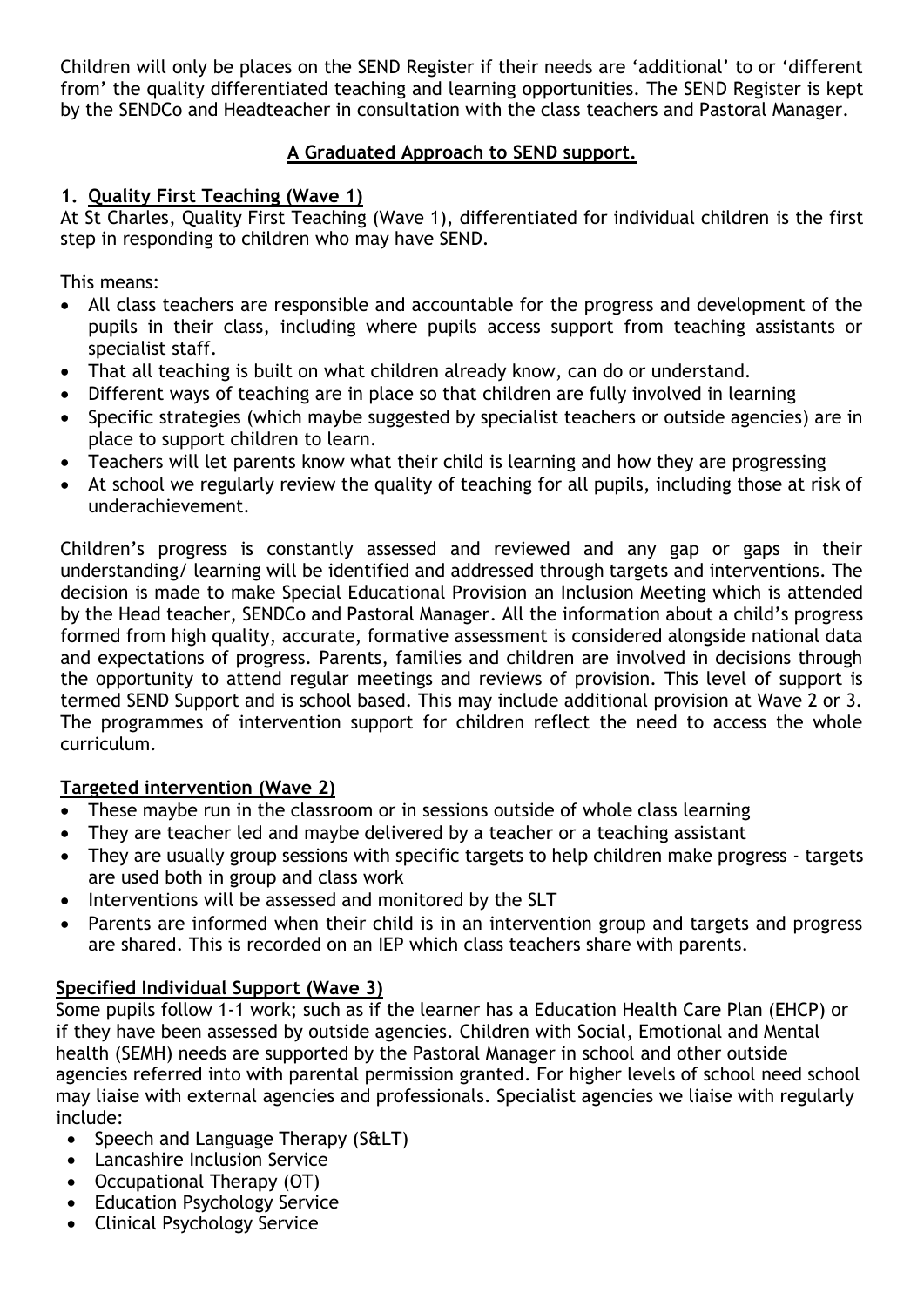- Inclusion and Disability Support Service (IDSS)
- Specialist Teachers including visual, hearing and physical disability
- White Ash Special School

# **2. SEND Support- Provision and Mapping**

Parents will be informed fully of every stage of their child's development and the circumstances under which they are being monitored. They are encouraged to share information and knowledge with the school.

The child is recorded by the school as being under observation due to a concern by parent or teacher but this does not automatically place the child on the school's SEND register. Any concerns will be discussed with parents informally or during Parents' Evenings. Parent's Evenings and Pupil Progress meetings are used to monitor and assess the progress being made by children. Where it is determined that a pupil does have SEND, parents will be formally advised of this and the decision will be made to add the pupil to the SEND register. The aim of formally identifying a pupil with SEND is to help school ensure that effective provision is put in place and so remove barriers to learning. At this stage there will be an agreement between the SENDCo, Headteacher, SLT and Parents to place the pupil on the SEND register.

# **Assess- Plan- Do- Review**

#### **Assess**

The SEND Code of Practice states that in identifying a pupil as needing SEND support, the class or subject teacher, working with the SENDCo, should carry out a clear assessment of the pupil's needs

In the 'assess' stage of the graduated approach, teachers gain a growing understanding of a pupil's needs. A clear understanding of a child's needs is a critical precondition to:

- planning effective teaching
- determining appropriate provision
- informing adjustments to teaching that will lead to good progress and improved outcomes for pupils.

When a pupil may have SEND and is not making expected progress despite high quality, suitably differentiated teaching, teachers can draw on a range of information sources including:

- Teacher assessment and knowledge of the pupil.
- Data on the pupil's progress, attainment and behaviour.
- The individual's development in comparison with their peers.
- The views and experience of parents.
- The pupil's own views.
- Advice from external support services.

Sometimes it will be necessary to use more fine-tuned assessment to explore further the precise gaps in the pupil's learning and development and/or to clarify what the barriers to learning might be. There are several individualised assessment 'tools' and approaches the school can use to support this closer identification of need, such as:

- Standardised tests.
- Profiling tools, for example for behaviour and speech, language and communication needs.
- Criterion-referenced assessments and checklists.
- Observation schedules and prompt sheets.
- Questionnaires for parents and pupils
- Screening assessments, for example for dyslexia.
- Specialist assessments, for example from a Speech and Language Therapist, a Specialist Teacher or an Educational Psychologist.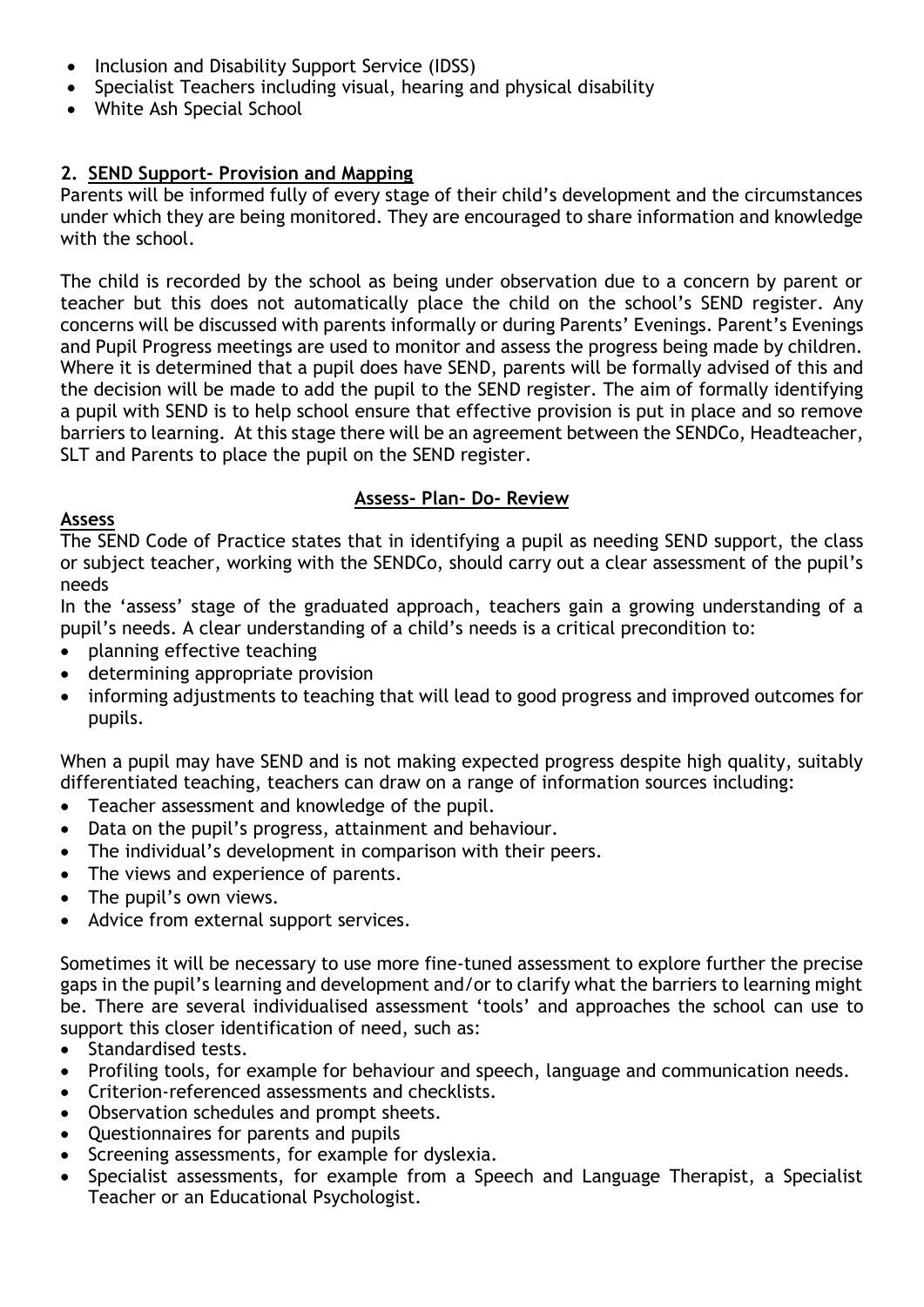Individual, detailed assessments should be formative, resulting in greater clarity about a pupil's strengths and needs and better targeted approaches to teaching and learning.

**A flow chart to show how we 'assess' for SEND children at St Charles' looks like this:**



#### **Plan**

In the 'plan' stage of the graduated approach teachers gain a growing understanding of what teaching approaches work. This part of the graduated approach cycle will be most effective when teachers, working with the SENDCo, have completed a thorough assessment of a pupil's needs during the 'assess' phase described earlier.

## **A flow chart to show how we 'plan' for SEND children at St Charles' looks like this:**



\*For some children with additional needs, an IEP may not be necessary. This will be decided when the SEND Pupil Profile is written.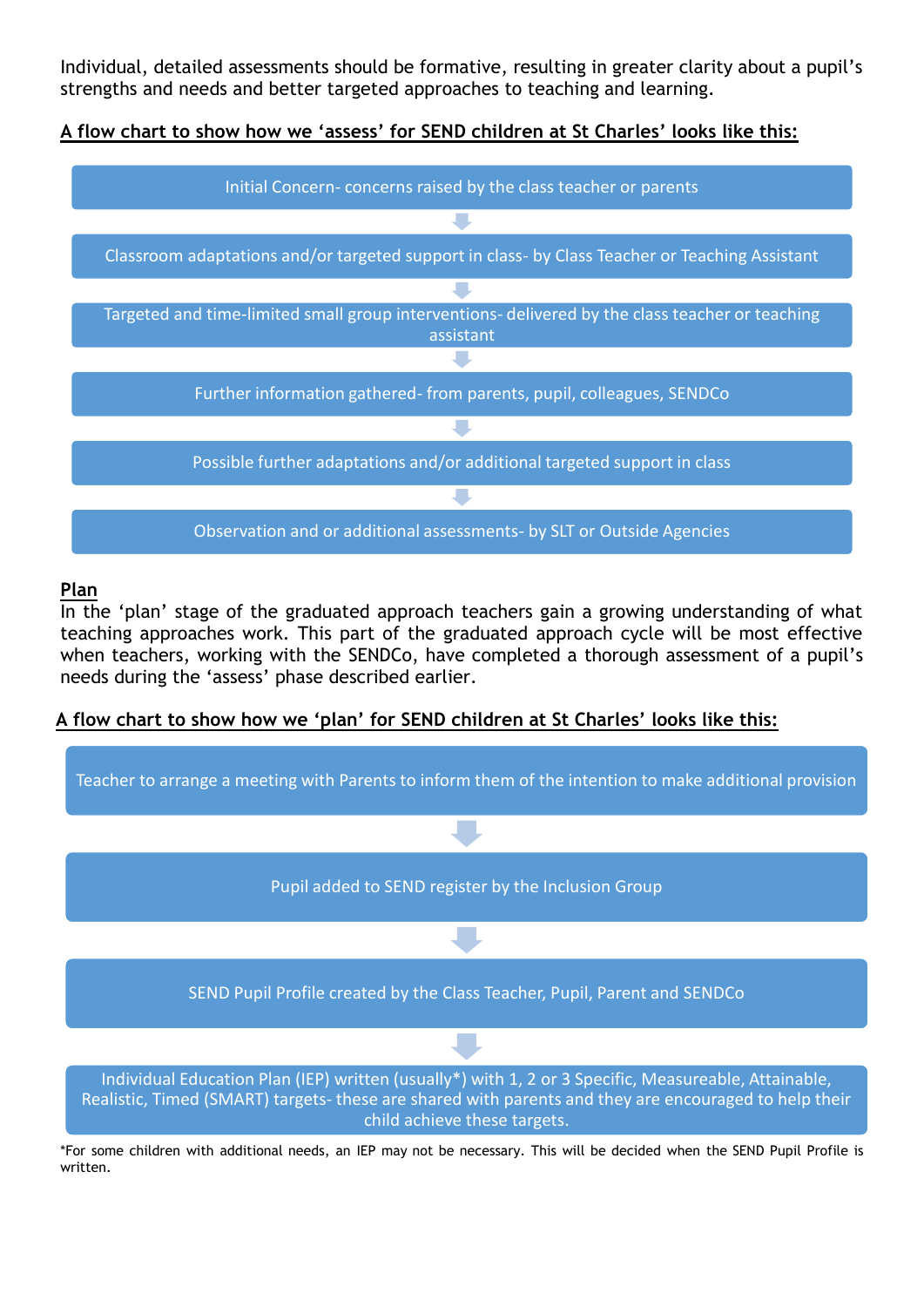## **Do**

In the 'do' stage of the graduated approach teachers gain a growing understanding of effective support. The SEND Code of Practice (2014) emphasises that the teacher has day-to-day responsibility for the learning and progress of all pupils.

### **A flow chart to show what we 'do' for SEND children at St Charles' looks like this:**



#### **Review**

In the 'review' stage of the graduated approach teachers gain a growing understanding of what approaches secure better outcomes. Teachers continually review pupils' progress, formally and informally, and this should be no different for pupils with SEND.

#### **A flow chart of the 'review' stage for SEND children at St Charles' looks like this:**



At any point in the Review Process, there are several possible outcomes: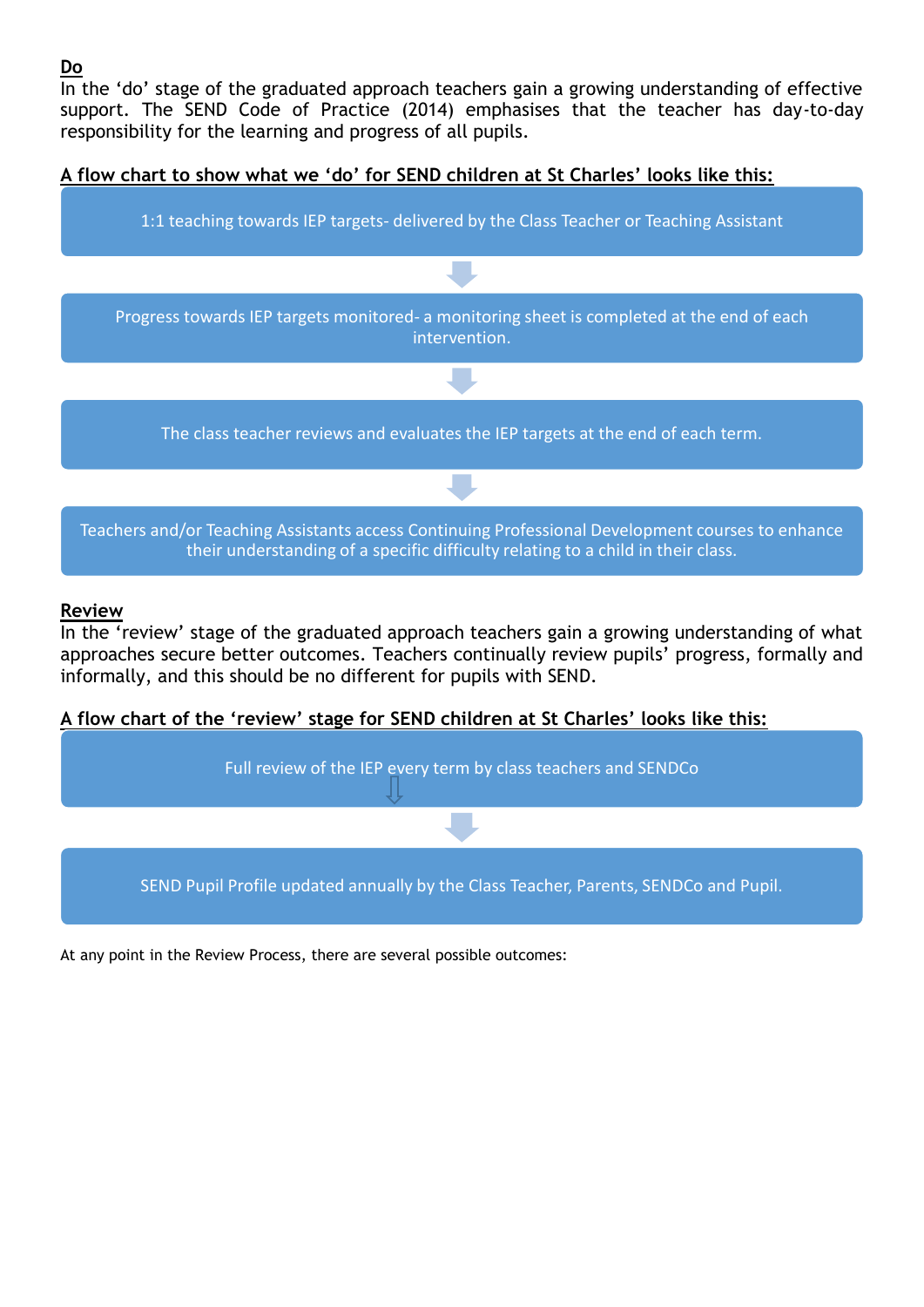#### **Outcomes of review (termly):**

Progress is accelerated and provision needed to maintain this is commensurate with peers- needs can be met through classroom differentiation and intervention so the child can come off the SEND register.

Progress is good but additional provision needs to continue- a new IEP is written and shared with parents

Progress remains slow / inadequate despite the use of evidence based approached and well matched interventions.

If, following several weeks of additional support, the child continues to experience difficulties, the school may, with parental permission, seek for advice by referring the pupil for specialised assessments and advice from external agencies and professionals.

Despite the school having taken the relevant action to identify, assess and meet the needs of a pupil (as above), the pupil has not made expected progress.

The school is unable to fully meet the needs of the pupil through its own provision arrangements\*. School and parents/carers should consider applying for an EHCP.

#### **Provision and Provision mapping**

The provision which the school makes is fully detailed in the SEND Information Report and School's Contribution to the Local Offer which is available from the school office or on the website: [http://st-charles.lancs.sch.uk/S.E.N.anddisability.asp.](http://st-charles.lancs.sch.uk/S.E.N.anddisability.aspP) Provision for any pupil with an existing Education, Health and Care Plan (EHCP) will be in accordance with their EHCP.

Any additional provision for all children (whether or not they have SEND) is carefully recorded ('mapped') by the Inclusion Group. The cost of all such provision is calculated based the prorata cost of the allocated time for the member of staff delivering the provision (for internally sourced provision) or on actual billed costs (for external providers or specialist resources purchased). Concurrently, the progress of all children who are receiving additional provision is carefully tracked. This information is then scrutinised by the Senior Leadership Team and SENDCo to ensure that the effectiveness and efficiency of provision is maximised.

Pupils will have access to this provision on an evidenced-needs basis and we will endeavour to ensure all pupils' needs are fully met. However, occasionally we may identify that we are unable to fully meet the needs of a pupil through our own provision arrangements. In these circumstances, an assessment of the unmet needs would be carried out through the CAF process which would involve parents, pupils and all agencies involved in the pupil's care. More information on this can be found on the Lancashire County Council website: [www.lancashirechildrenstrust.org.uk/resources/?siteid=6274&pageid=45139](http://www.lancashirechildrenstrust.org.uk/resources/?siteid=6274&pageid=45139)

As a result of the CAF process, parents and a multi-agency team may decide that school should apply for a Statutory Integrated Assessment of a pupil's needs i.e. apply for an Education, Health and Care Plan (EHC Plan). Further information on this process may be found at [www.lancashire.gov.uk/SEND](http://www.lancashire.gov.uk/SEND)

#### **Supporting pupils and families**

Families can be directed towards the School's SEND report [\(http://st](http://st-charles.lancs.sch.uk/S.E.N.anddisability.asp)[charles.lancs.sch.uk/S.E.N.anddisability.asp\)](http://st-charles.lancs.sch.uk/S.E.N.anddisability.asp) and Lancashire's Local Offer [https://www.lancashire.gov.uk/children-education-families/special-educational-needs-and](https://www.lancashire.gov.uk/children-education-families/special-educational-needs-and-disabilities/)[disabilities/](https://www.lancashire.gov.uk/children-education-families/special-educational-needs-and-disabilities/) in order to make decisions about the next steps for their children.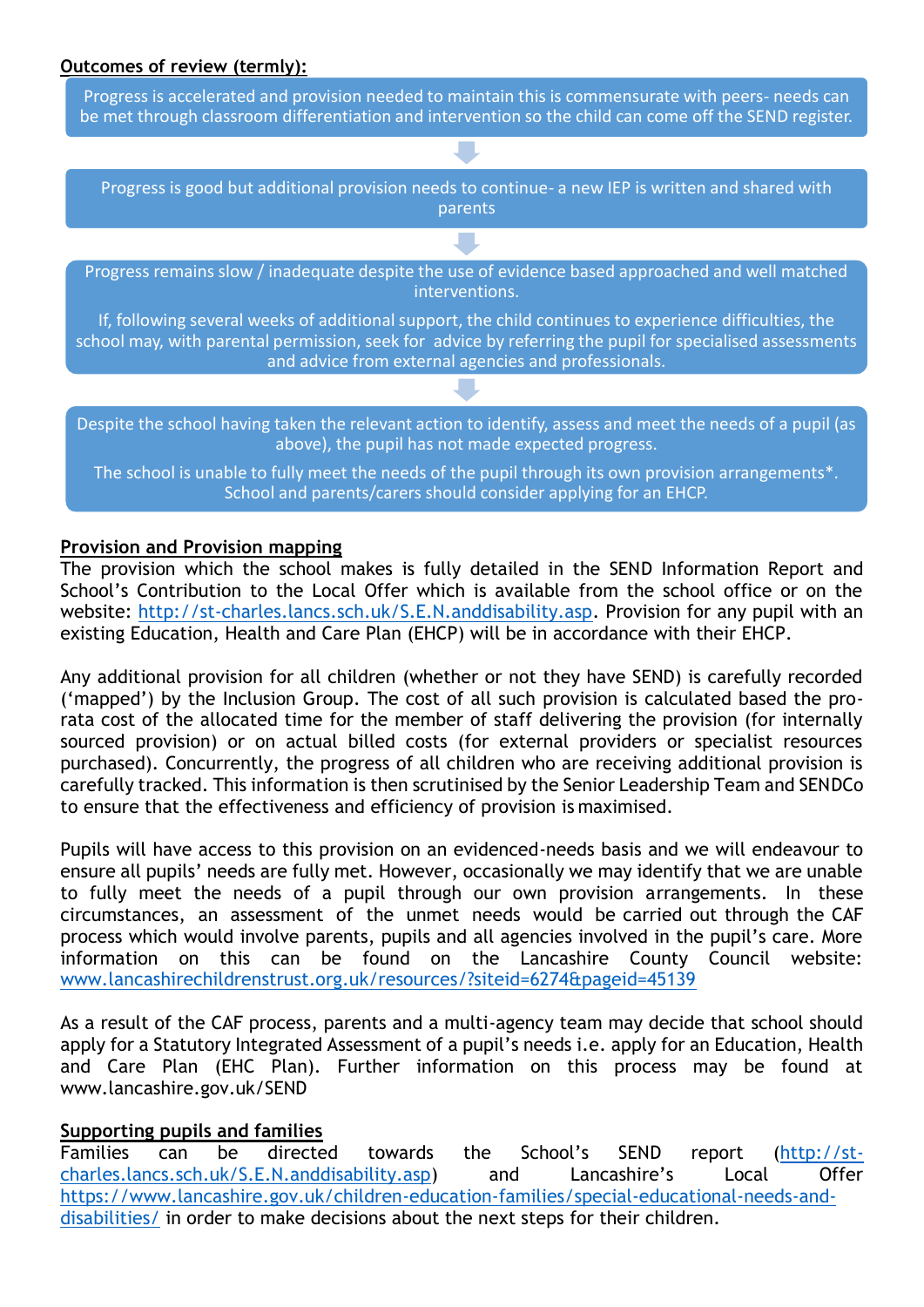Admissions arrangements for the school are described in the school's admissions policy. The school welcomes pupils irrespective of their ability and anticipates that the needs of the vast majority of children will be met within existing school provision. Pupils with an EHCP will not be discriminate against inline with the legislation outlined in the SEND and Disability Act 2001. Building adaptations have taken place to achieve full access to pupils with physical disabilities. Further ramps have been provided around school, a working lift and there is improved storage in a disabled toilet area.

Transition within school placements and key stages is fully supported at St Charles'. Children and families will have the opportunity to access support from the Pastoral Manager and class teacher to ensure a smooth transition.

At school we pride ourselves on having strong links with other agencies. We work alongside:

- Well-being, Prevention and Early Help Services
- Child Families Well-being Service- The Park, Copperhouse, Great Harwood Childrens' Centre.
- Children's Social Care
- School Nurse Team
- ELCAS
- Clinical Psychology Service
- Child Action North West
- Young Carers

We use the Common Assessment Framework (CAF) process and the Team Around the Family (TAF) to facilitate links with other agencies.

#### **Supporting pupils at school with medical conditions**

At school we recognise that children with medical conditions should be effectively supported to have full access to education, including school trips and Physical Education. Some children with medical conditions may be disabled and where this is the case the school will comply with its duties under the Equality Act 2010;

Some will also have SEND and may have an EHCP which brings together health and social care needs, as well as their special educational provision.

The school's policy for supporting pupils with medical conditions can be obtained from the school office. The Headteacher is responsible for co-ordinating provision for children with medical needs.

#### **Children looked after (CLA) by the Local Authority**

Pupils who are being looked after by the local authority may require intervention and support from staff in school and will have a Care Plan written for them, in liaison with Social Services.

#### **Monitoring the evaluation of SEND**

The SENDCo annually completes audits of the SEND provision in school in order to gain child, parent and staff views. The SENDCo regularly feeds back to governors following audits of provision. Evaluating and monitoring arrangements promote an active process of continual review in school and improvement or provision for all pupils.

#### **Training and Resources**

Training needs and resource implications are identified through pupil progress meetings and a Provision Map for intervention is put in place. The person responsible for updating the Provision Map for intervention in school is **Rachael Gavin.**

Support staff and teacher appraisals and professional discussions identify individual training needs. Training is put in place in response to these discussions.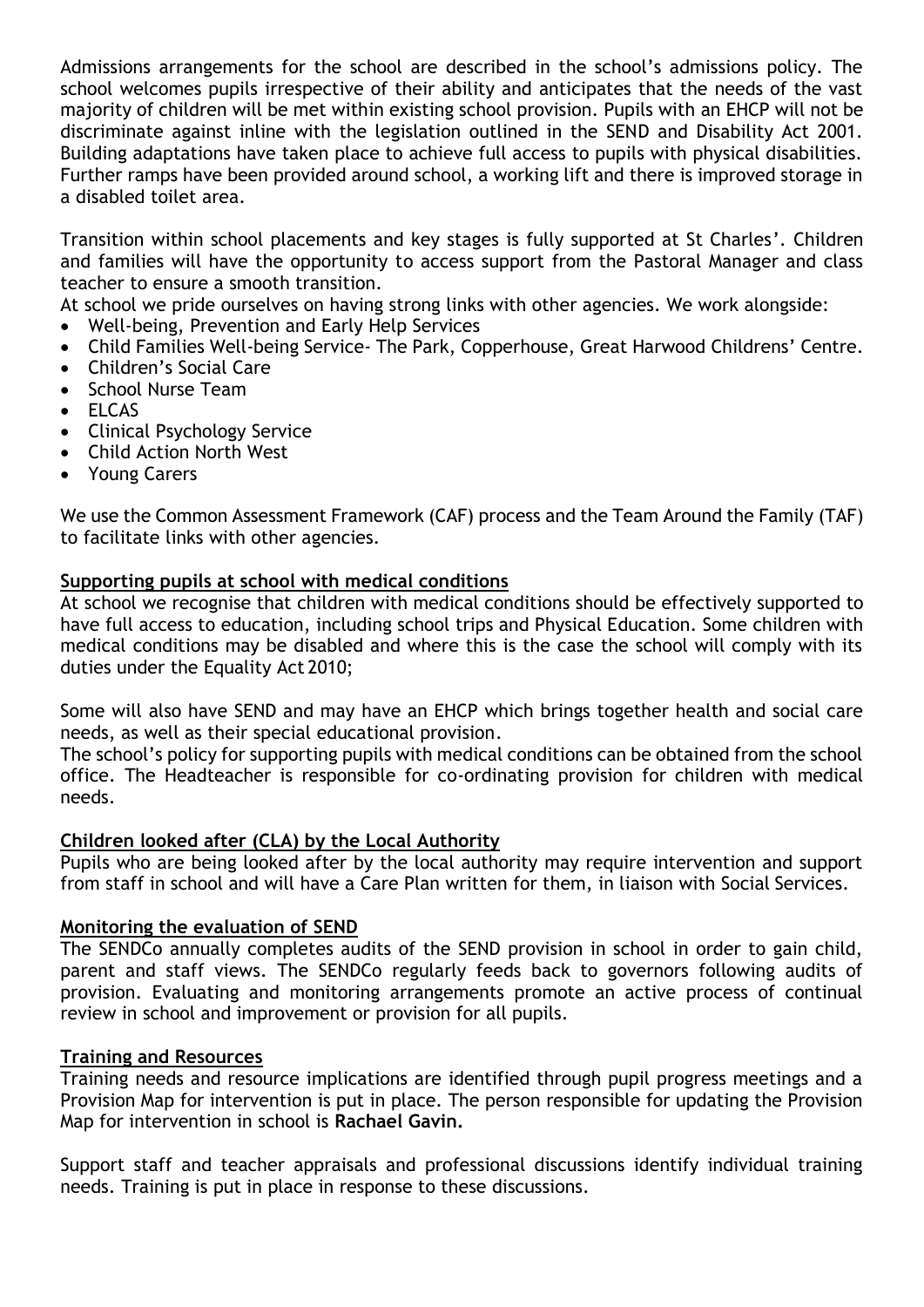Resources are identified to meet individual needs through regular review of pupil attainment and progress.

The SENDCo regularly attends training to keep up to date with the local and national updates in SEND.

# **Funding**

All mainstream schools are provided with resources that they can use to support those with additional needs, including children and young people with SEND. Most of these resources are determined by a local funding formula discussed with the local school's forum.

Schools have an amount defined within their overall budget, called the National SEND Budget. This amount is notring-fenced, and it is for the school to provide high quality appropriate support from the whole of its budget. (Code of Practice 2014).

#### **Storing and Managing Information**

Documents are stored securely in school. Hard copies of documents are kept in locked cabinets within locked offices. Electronic copies of documents are password protected. Electronic transfer of records is done securely.

## **Accessibility**

The school has an accessibility plan which is available from the school office;

Further detail on the school's accessibility (including curriculum, written and physical accessibility) can be found in the school's SEND Information Report and School's Contribution to the Local Offer

We operate an Open Door policy so parents can contact class teachers and/or teaching assistants. Appointments with the Headteacher and/or SENDCo can be made via the school office.

## **Dealing with complaints**

If any parent has any concerns regarding the education of their child with SEND they should contact the school immediately and make an appointment to see the SENDCo, class teacher or the Headteacher in line with the school's Standard Complaints Procedure highlighted in the policy. All complaints will be dealt with sensitively and with the child's needs at the heart of our work.

## **Bullying**

Vulnerable children and their families in school have an access to support from our Pastoral Manager. School liaises with a range of specialist services in order to provide full support for a range of additional needs. The school's Anti-Bullying Policy is available from the website or the schooloffice. Further details about how the school keeps children with SEND safe can be found in the SEND Information Report and School's Contribution to the Local Offer.

#### **Roles and Responsibilities**

- The Governors must have regard for the Code of Practice (Children and Families Act 2014, part 3) when carrying out their duties towards all students with SEND;
- The Governors and Headteacher are responsible for the school's policy and approach to meeting students' special educational needs and disabilities;
- The Headteacher is the school's "responsible person" and manages the school's special educational needs work. The Headteacher will keep the Governing Body informed of the special educational needs provision made by the school;
- The SENDCo is responsible for keeping a register of pupils with SEND and updating this; supporting teachers in writing Individual Education Plans (IEPs) and assessing pupil progress; liaising with the Pastoral Manager to ensure appropriate provision is in place, liaising with teaching and non-teaching staff in relation to SEND; purchasing and organising resources; liaising with external agencies; making referrals; ensuring that appropriate records are kept;